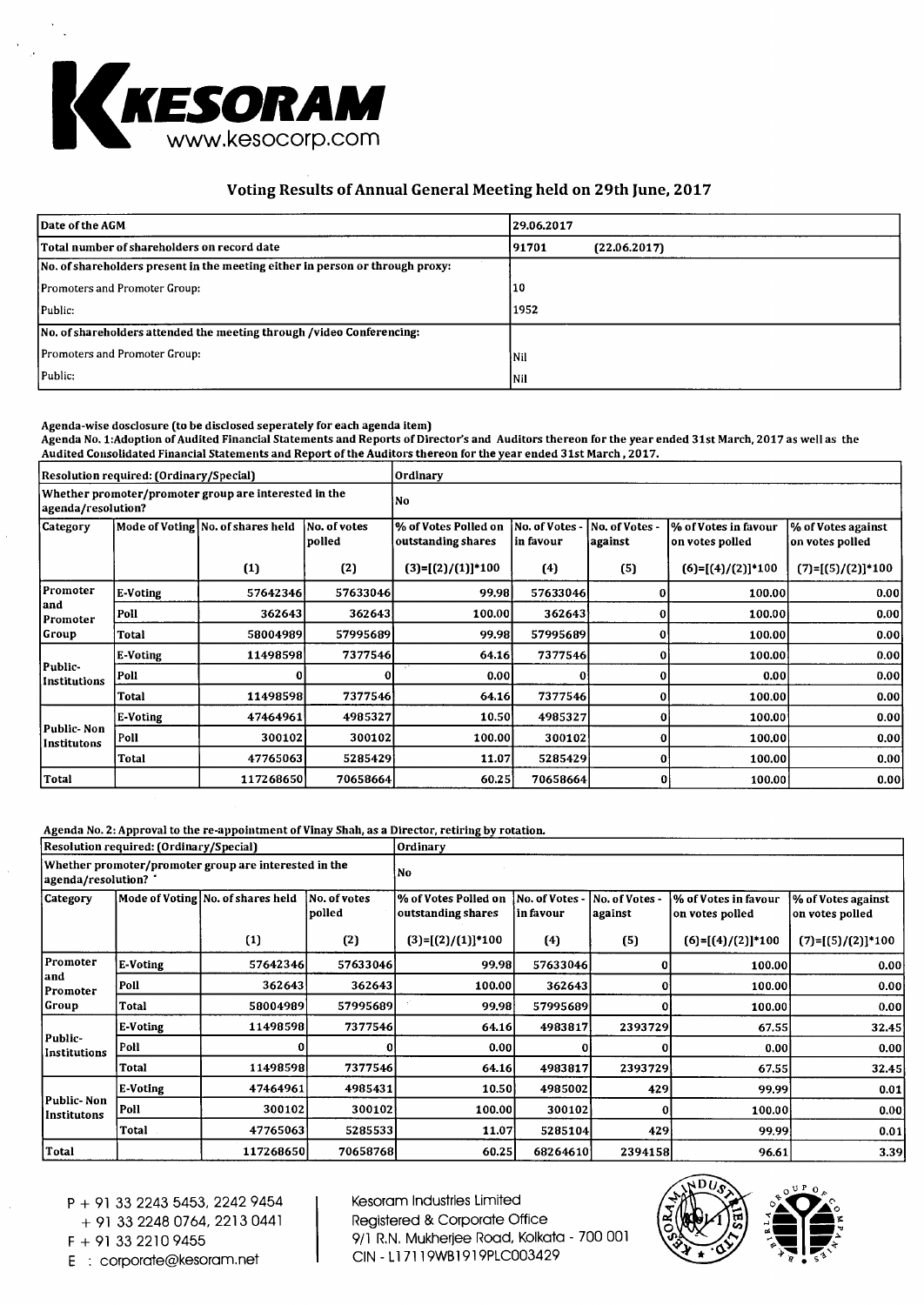### Agenda No. 3: Appointment of Statutory Auditors and fix their remuneration.

 $\ddot{\phantom{a}}$ 

|                                                                             | Resolution required: (Ordinary/Special) |                                   |                         | <b>Ordinary</b>                            |                                   |                           |                                         |                                       |  |
|-----------------------------------------------------------------------------|-----------------------------------------|-----------------------------------|-------------------------|--------------------------------------------|-----------------------------------|---------------------------|-----------------------------------------|---------------------------------------|--|
| Whether promoter/promoter group are interested in the<br>agenda/resolution? |                                         |                                   |                         | No                                         |                                   |                           |                                         |                                       |  |
| <b>Category</b>                                                             |                                         | Mode of Voting No. of shares held | No. of votes<br> polled | % of Votes Polled on<br>outstanding shares | <b>No. of Votes</b><br> in favour | No. of Votes -<br>against | % of Votes in favour<br>on votes polled | % of Votes against<br>on votes polled |  |
|                                                                             |                                         | (1)                               | (2)                     | $(3)=[(2)/(1)]*100$                        | (4)                               | (5)                       | $(6)=[(4)/(2)]*100$                     | $(7)=[(5)/(2)]*100$                   |  |
| Promoter<br>and<br>Promoter                                                 | E-Voting                                | 57642346                          | 576330461               | 99.98                                      | 57633046                          |                           | 100,00                                  | 0.00                                  |  |
|                                                                             | Poll                                    | 362643                            | 362643                  | 100.00                                     | 362643                            | 0                         | 100.00                                  | 0.00                                  |  |
| Group                                                                       | Total                                   | 58004989                          | 57995689                | 99.98                                      | 57995689                          | 0                         | 100.00                                  | 0.00                                  |  |
|                                                                             | E-Voting                                | 11498598                          | 7377546                 | 64.16                                      | 7377546                           | 0                         | 100.00                                  | 0.00                                  |  |
| Public-<br>Institutions                                                     | Poll                                    | 0                                 | 0                       | 0.00                                       |                                   | $\mathbf{0}$              | 0.001                                   | 0.00                                  |  |
|                                                                             | Total                                   | 11498598                          | 7377546                 | 64.16                                      | 7377546                           | 0                         | 100,00                                  | 0.00                                  |  |
|                                                                             | E-Voting                                | 47464961                          | 4985331                 | 10.50                                      | 4985191                           | <b>140</b>                | 100.00                                  | 0.00                                  |  |
| Public-Non<br>Institutons                                                   | Poll                                    | 300102                            | 300102                  | 100.00                                     | 300102                            | 0                         | 100.00                                  | 0.00                                  |  |
|                                                                             | Total                                   | 47765063                          | 5285433                 | 11,07                                      | 5285293                           | 140                       | 100.00                                  | 0.00                                  |  |
| Total                                                                       |                                         | 117268650                         | 70658668                | 60.25                                      | 70658528                          | <b>140</b>                | 100.00                                  | 0.00                                  |  |

Agenda No. 4: Ratification of remuneration payable to Cost Auditors for the Financial Year 2016-17.

|                                                                             | Resolution required: (Ordinary/Special) |                                   |                        | <b>Ordinary</b>                            |                              |                           |                                         |                                       |  |
|-----------------------------------------------------------------------------|-----------------------------------------|-----------------------------------|------------------------|--------------------------------------------|------------------------------|---------------------------|-----------------------------------------|---------------------------------------|--|
| Whether promoter/promoter group are interested in the<br>agenda/resolution? |                                         |                                   | No                     |                                            |                              |                           |                                         |                                       |  |
| <b>Category</b>                                                             |                                         | Mode of Voting No. of shares held | No. of votes<br>polled | % of Votes Polled on<br>outstanding shares | No. of Votes -<br>'in favour | No. of Votes -<br>against | % of Votes in favour<br>on votes polled | % of Votes against<br>on votes polled |  |
|                                                                             |                                         | (1)                               | (2)                    | $(3)=[(2)/(1)]*100$                        | (4)                          | (5)                       | $(6)=[(4)/(2)]*100$                     | $(7)=[(5)/(2)]*100$                   |  |
| Promoter<br>land<br>Promoter                                                | E-Voting                                | 57642346                          | 57633046               | 99.98                                      | 57633046                     |                           | 100.00                                  | 0.00                                  |  |
|                                                                             | Poll                                    | 362643                            | 362643                 | 100,00                                     | 362643                       | 0                         | 100.00                                  | 0.00                                  |  |
| Group                                                                       | Total                                   | 58004989                          | 57995689               | 99.98                                      | 57995689                     |                           | 100.00                                  | 0.00                                  |  |
| Public-                                                                     | E-Voting                                | 11498598                          | 7377546                | 64.16                                      | 7377546                      | 0                         | 100.00                                  | 0.00                                  |  |
| Institutions                                                                | Poll                                    |                                   | 0                      | 0.00                                       |                              | 0                         | 0.001                                   | 0.00                                  |  |
|                                                                             | Total                                   | 11498598                          | 7377546                | 64.16                                      | 7377546                      |                           | 100.00                                  | 0.00                                  |  |
|                                                                             | E-Voting                                | 47464961                          | 4985131                | 10.50                                      | 4984933                      | 198 <sup> </sup>          | 100.00                                  | 0.00                                  |  |
| Public-Non<br>Institutons                                                   | Poll                                    | 300102                            | 300102                 | 100.00                                     | 300102                       | O                         | 100.00                                  | 0.00                                  |  |
|                                                                             | Total                                   | 47765063                          | 5285233                | 11.07                                      | 5285035                      | 198                       | 100.00                                  | 0.00                                  |  |
| Total                                                                       |                                         | 117268650                         | 70658468               | 60.25                                      | 70658270                     | 198                       | 100.00                                  | 0.00                                  |  |

Agenda No. 5: Approval to the increse in remuneration to Manjeshree Khaitan, Ececutiv

|                                                                             | Resolution required: (Ordinary/Special) |                                   |                        | Special                                    |                              |                           | <u>senaa we. Si Approval to the merese in remancration to mangemee Khaltan, beecutive vice chall person ior the period 01.04.2017 to 04.02.2018.</u> |                                       |  |
|-----------------------------------------------------------------------------|-----------------------------------------|-----------------------------------|------------------------|--------------------------------------------|------------------------------|---------------------------|------------------------------------------------------------------------------------------------------------------------------------------------------|---------------------------------------|--|
| Whether promoter/promoter group are interested in the<br>agenda/resolution? |                                         |                                   | <b>Yes</b>             |                                            |                              |                           |                                                                                                                                                      |                                       |  |
| <b>Category</b>                                                             |                                         | Mode of Voting No. of shares held | No. of votes<br>polled | % of Votes Polled on<br>outstanding shares | No. of Votes -<br> in favour | No. of Votes -<br>against | % of Votes in favour<br>on votes polled                                                                                                              | % of Votes against<br>on votes polled |  |
|                                                                             |                                         | (1)                               | (2)                    | $(3)=[(2)/(1)]*100$                        | (4)                          | (5)                       | $(6)=[(4)/(2)]*100$                                                                                                                                  | $(7)=[(5)/(2)]*100$                   |  |
| Promoter                                                                    | E-Voting                                | 57642346                          | 56912888               | 98.73                                      | 56912888                     |                           | 100.00                                                                                                                                               | 0.00                                  |  |
| and<br>Promoter                                                             | Poll                                    | 362643                            | 362643                 | 100.00                                     | 362643                       |                           | 100.00                                                                                                                                               | 0.00                                  |  |
| Group                                                                       | Total                                   | 58004989                          | 57275531               | 98.74                                      | 57275531                     |                           | 100.00                                                                                                                                               | 0.00                                  |  |
|                                                                             | E-Voting                                | 11498598                          | 2393729                | 20.82                                      | 2393729                      |                           | 100.00                                                                                                                                               | 0.00                                  |  |
| Public-<br>Institutions                                                     | Poll                                    |                                   | 0                      | 0.001                                      |                              |                           | 0.00                                                                                                                                                 | 0.00                                  |  |
|                                                                             | Total                                   | 11498598                          | 2393729                | 20.82                                      | 2393729                      |                           | 100.00                                                                                                                                               | 0.00                                  |  |
|                                                                             | E-Voting                                | 47464961                          | 4985130                | 10.50                                      | 4984753                      | 377                       | 99.99                                                                                                                                                | 0.01                                  |  |
| Public-Non<br>Institutons                                                   | Poll                                    | 300102                            | 300102                 | 100.00                                     | 300102                       | 0                         | 100.00                                                                                                                                               | 0.00                                  |  |
|                                                                             | Total                                   | 47765063                          | 5285232                | 11.07                                      | 5284855                      | 377                       | 99.99                                                                                                                                                | 0.01                                  |  |
| <b>Total</b>                                                                |                                         | 117268650                         | 64954492               | 55.39                                      | 64954115                     | 377                       | $\sqrt{dD}U_{\mathcal{S}}$<br> 100.00                                                                                                                | 0.001                                 |  |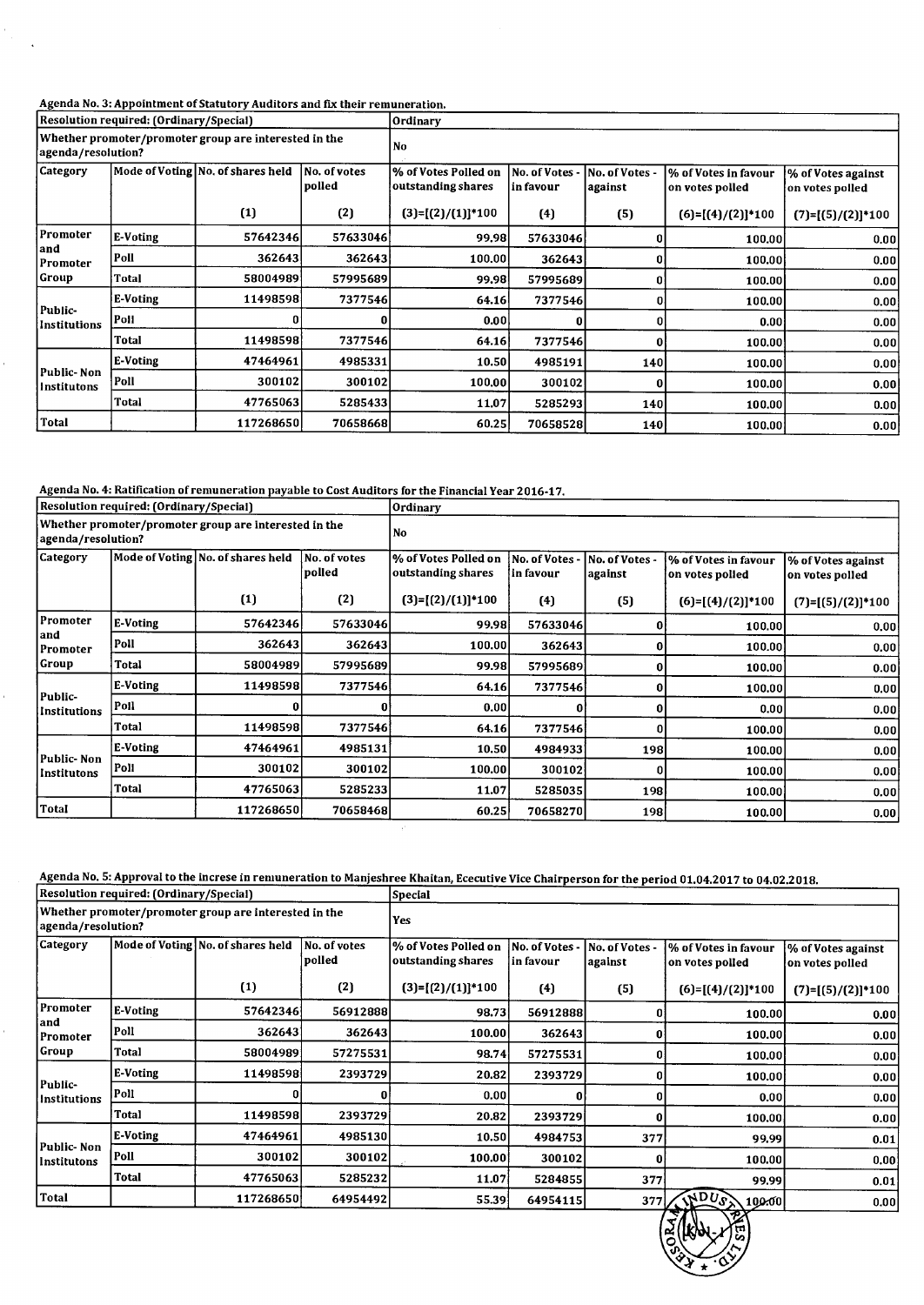Agenda No. 6: Approval to the re-appointment and remunaration to Manjeshree Khaitan, Executive Vice Chair

|                                                                             | Resolution required: (Ordinary/Special) |                                   |                        | <b>Special</b>                             |                           |                           |                                         |                                       |  |
|-----------------------------------------------------------------------------|-----------------------------------------|-----------------------------------|------------------------|--------------------------------------------|---------------------------|---------------------------|-----------------------------------------|---------------------------------------|--|
| Whether promoter/promoter group are interested in the<br>agenda/resolution? |                                         |                                   |                        | Yes                                        |                           |                           |                                         |                                       |  |
| Category                                                                    |                                         | Mode of Voting No. of shares held | No. of votes<br>polled | % of Votes Polled on<br>outstanding shares | No. of Votes<br>in favour | No. of Votes -<br>against | % of Votes in favour<br>on votes polled | % of Votes against<br>on votes polled |  |
|                                                                             |                                         | (1)                               | (2)                    | $(3)=[(2)/(1)]*100$                        | (4)                       | (5)                       | $(6)=[(4)/(2)]*100$                     | $(7)=[(5)/(2)]*100$                   |  |
| Promoter                                                                    | E-Voting                                | 57642346                          | 56912888               | 98.73                                      | 56912888                  | 0                         | 100.00                                  | 0.00                                  |  |
| land<br>Promoter                                                            | Poll                                    | 362643                            | 362643                 | 100.00                                     | 362643                    | 0                         | 100.00                                  | 0.00                                  |  |
| Group                                                                       | Total                                   | 58004989                          | 57275531               | 98.74                                      | 57275531                  | 0                         | 100.00                                  | 0.00                                  |  |
|                                                                             | E-Voting                                | 11498598                          | 2393729                | 20.82                                      | 706123                    | 1687606                   | 29.50                                   | 70.50                                 |  |
| Public-<br>Institutions                                                     | Poll                                    | 0                                 | 0                      | 0.00                                       |                           | 0                         | 0.00                                    | 0.00                                  |  |
|                                                                             | Total                                   | 11498598                          | 2393729                | 20.82                                      | 706123                    | 1687606                   | 29.50                                   | 70.50                                 |  |
|                                                                             | E-Voting                                | 47464961                          | 4985127                | 10.50                                      | 4984808                   | 319                       | 99.99                                   | 0.01                                  |  |
| Public- Non<br>Institutons                                                  | Poll                                    | 300102                            | 300102                 | 100.00                                     | 300102                    | 0                         | 100.00                                  | 0.00                                  |  |
|                                                                             | <b>Total</b>                            | 47765063                          | 5285229                | 11.07                                      | 5284910                   | 319                       | 99.99                                   | 0.01                                  |  |
| Total                                                                       |                                         | 117268650                         | 64954489               | 55.39                                      | 63266564                  | 1687925                   | 97.40                                   | 2.60                                  |  |

#### Agenda No. 7: Approval to the appoinement and remuneration to Tridib Kumar Das, Whole-

|                              | Resolution required: (Ordinary/Special) |                                                       |                         | <b>Special</b>                             |                              |                           |                                         |                                       |  |  |
|------------------------------|-----------------------------------------|-------------------------------------------------------|-------------------------|--------------------------------------------|------------------------------|---------------------------|-----------------------------------------|---------------------------------------|--|--|
|                              |                                         | Whether promoter/promoter group are interested in the |                         | No.                                        |                              |                           |                                         |                                       |  |  |
| Category                     |                                         | Mode of Voting No. of shares held                     | No. of votes<br> polled | % of Votes Polled on<br>outstanding shares | No. of Votes -<br> in favour | No. of Votes -<br>against | % of Votes in favour<br>on votes polled | % of Votes against<br>on votes polled |  |  |
|                              |                                         | (1)                                                   | (2)                     | $(3)=[(2)/(1)]*100$                        | (4)                          | (5)                       | $(6)=[(4)/(2)]*100$                     | $(7)=[(5)/(2)]*100$                   |  |  |
| Promoter<br>land<br>Promoter | E-Voting                                | 576423461                                             | 57633046                | 99.98                                      | 57633046                     |                           | 100.00                                  | 0.00                                  |  |  |
|                              | Poll                                    | 362643                                                | 362643                  | 100.00                                     | 362643                       |                           | 100.00                                  | 0.00                                  |  |  |
| Group                        | Total                                   | 58004989                                              | 57995689                | 99,98                                      | 57995689                     |                           | 100.00                                  | 0.00                                  |  |  |
| Public-                      | E-Voting                                | 11498598                                              | 2393729                 | 20.82                                      | 706123                       | 1687606                   | 29.50                                   | 70.50                                 |  |  |
| Institutions                 | Poll                                    |                                                       | 01                      | 0.001                                      |                              |                           | 0.00                                    | 0.00                                  |  |  |
|                              | Total                                   | 11498598                                              | 2393729                 | 20.82                                      | 706123                       | 1687606                   | 29.50                                   | 70.50                                 |  |  |
|                              | E-Voting                                | 47464961                                              | 4985127                 | 10.50                                      | 4984735                      | 392                       | 99.99                                   | 0.01                                  |  |  |
| Public- Non-<br>Institutons  | Poll                                    | 300102                                                | 300102                  | 100.00                                     | 300102                       |                           | 100.00                                  | 0.00                                  |  |  |
|                              | Total                                   | 47765063                                              | 5285229                 | 11.07                                      | 5284837                      | 392                       | 99.99                                   | 0.01                                  |  |  |
| Total                        |                                         | 117268650                                             | 65674647                | 56.00                                      | 63986649                     | 1687998                   | 97.43                                   | 2.57                                  |  |  |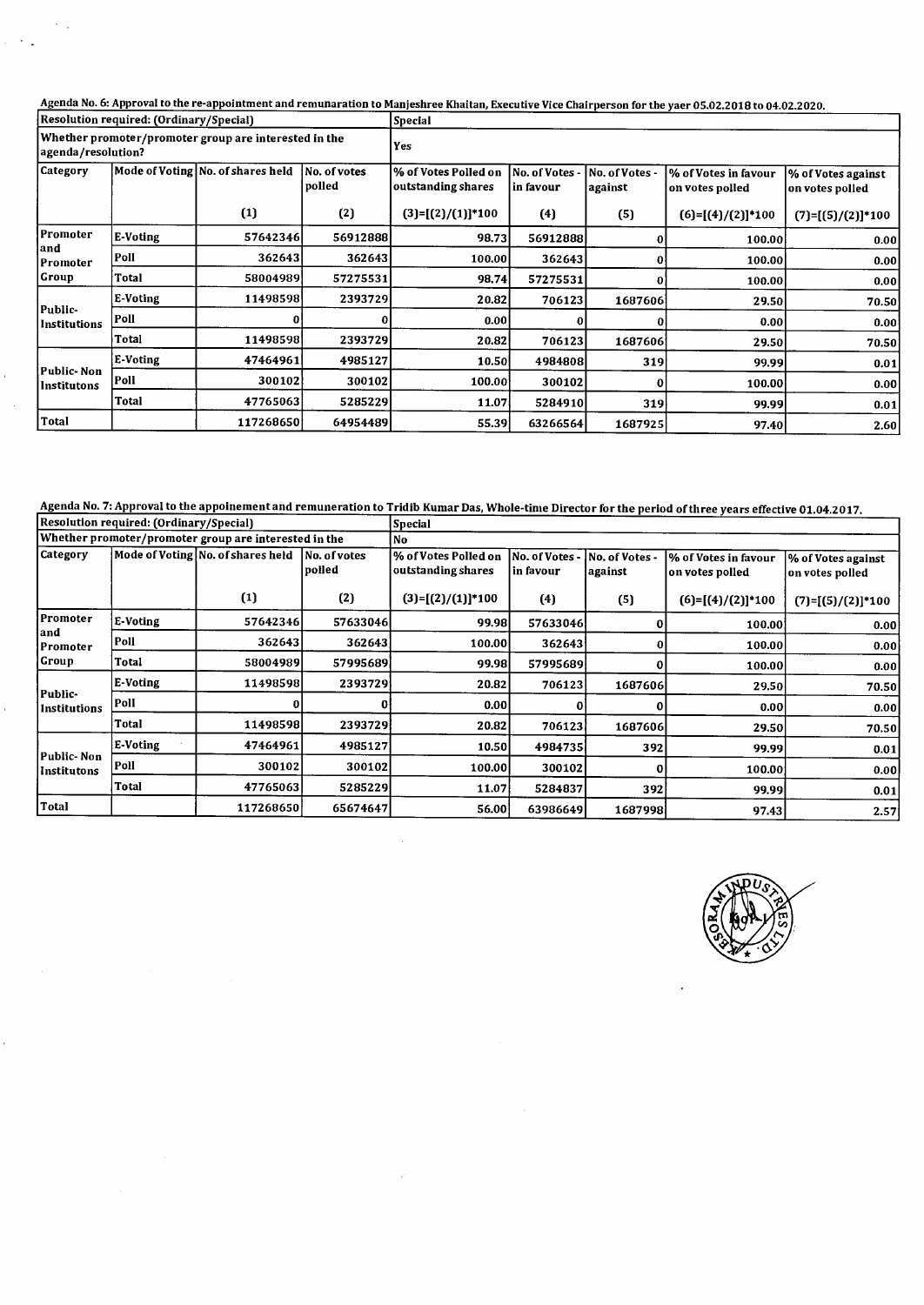

CS SALIL BANERJEE<br>
CS SALIL BANERJEE<br>
CS SALIL BANERJEE<br>
CS SALIL BANERJEE<br>
COMERCIAL POINT Unit 506 79 Lenin Sarani Kolkata - 700 013 Phone : 32902445

## **Report of Scrutinizer**

Chairperson of the 98<sup>th</sup> Annual General Meeting of the Equity Shareholders of KESORAM INDUSTRIES LIMITED Held on 29<sup>th</sup> day of June, 2017 at 11 A.M.

Madam,

I, SALIL BANERJEE, appointed as Scrutinizer for the purpose of the poll taken on the below mentioned resolutions, at the ANNUAL GENERAL meeting of the Equity Shareholders of KESORAM INDUSTRIES LIMITED, held on 29<sup>th</sup> June, 2017 at "Kala-Kunj" (within the premises of Kala Mandir), 48, Shakespeare Sarani, Kolkata — 700 017, as also for e-voting process for the same purpose, hereby submit my report as under:

- 1. After the time fixed for closing of the poll by the Chairperson, the ballot boxes kept for polling were locked in my presence with due identification marks placed by me.
- 2. The locked ballot boxes were subsequently opened in my presence and poll papers were diligently scrutinized. The poll papers were reconciled with the records maintained by the Registrar and Transfer Agents of the Company and the authorizations / proxies lodged with the Company.
- 3. After the conclusion of voting at the general meeting, the votes cast through remote e-voting were unblocked in the presence of two witnesses not in the employment of the company.
- 4. During the scrutiny it appeared that one shareholder having 910922 shares had voted under both the methods. Accordingly the physical vote of such shareholder was not considered.
- 5. The result thereafter, is as under:
- **(a) Resolution No.1—** Adoption of (i) Audited Financial Statements and Report of Auditors & Directors thereon for the year ended  $31<sup>st</sup>$  March, 2017 and (ii) Audited Consolidated Financial Statements & Report of Auditors thereon for the year ended  $31<sup>st</sup>$  March, 2017

(i) Voted in favour of the resolution:

|          | Number of members present and   Number<br>voting (in person or by proxy) votes cast by   number of<br>(In case of e-voting no. of them |          | of   % of total<br>valid<br>votes |  |
|----------|----------------------------------------------------------------------------------------------------------------------------------------|----------|-----------------------------------|--|
|          | members voted)                                                                                                                         |          | cast                              |  |
| Poll     |                                                                                                                                        | 662745   | 100                               |  |
| E-Voting | 136                                                                                                                                    | 69995919 | 100                               |  |
| Total    | 148                                                                                                                                    | 70658664 | 100                               |  |

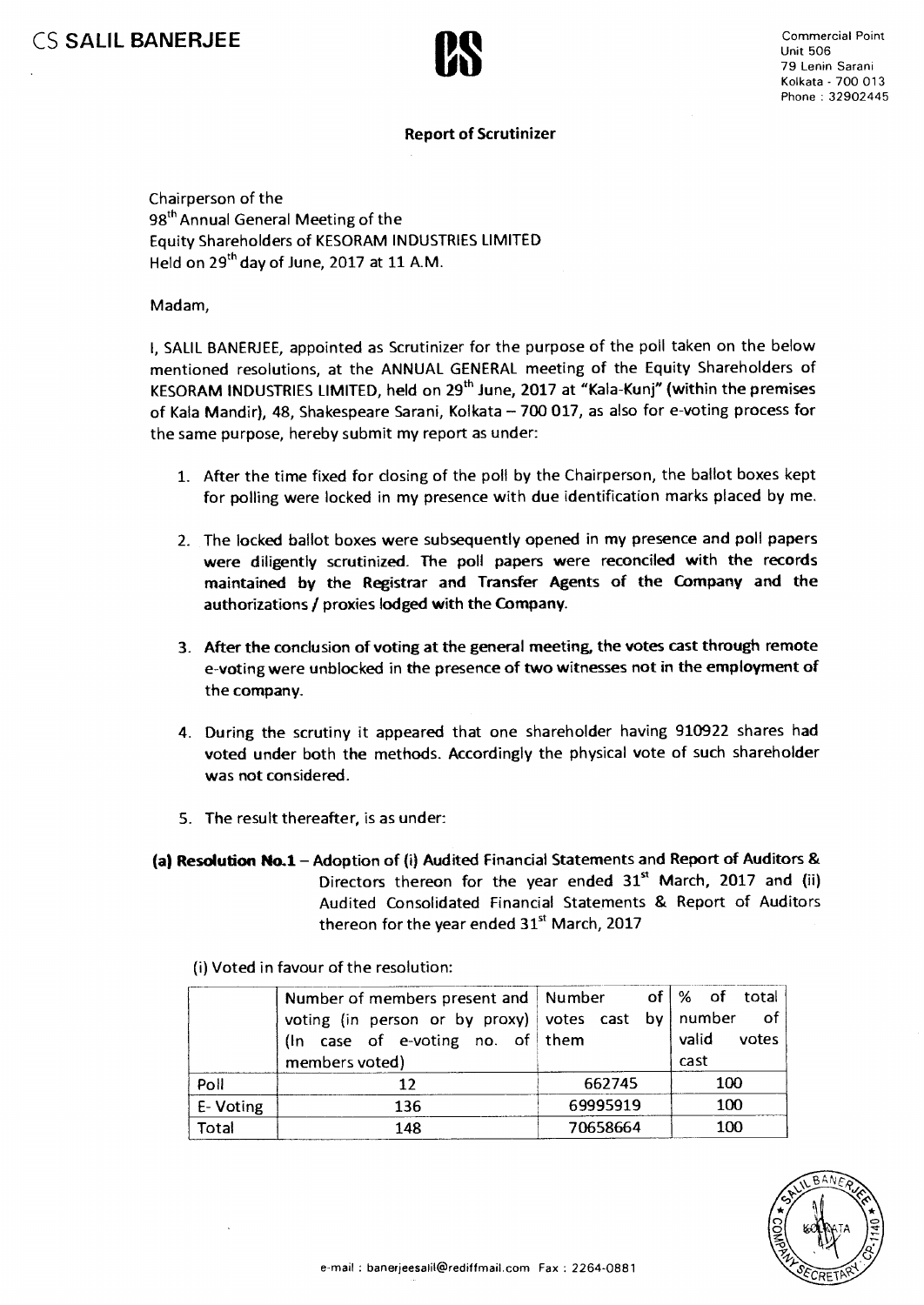## **(ii)** Voted against the resolution:

|          | Number of members present and   Number of   % of total |  |       |       |
|----------|--------------------------------------------------------|--|-------|-------|
|          | voting (in person or by proxy) votes cast by number    |  |       | of    |
|          | (In case of e-voting no. of them                       |  | valid | votes |
|          | members voted)                                         |  | cast  |       |
| Poll     |                                                        |  |       |       |
| E-Voting |                                                        |  |       |       |
| Total    |                                                        |  |       |       |

(iii) Invalid votes:

 $\alpha_{\rm{max}}$ 

| Total number of members (in person or by   Total number of votes cast by<br>proxy) whose votes were declared invalid | l them |
|----------------------------------------------------------------------------------------------------------------------|--------|
| $\bullet$                                                                                                            |        |

**(b) Resolution No.2 —** Approval of the re-appointment of Vinay Sah, a director retiring by rotation.

(i) Voted in **favour of the resolution:** 

|              | Number of members present and   Number<br>voting (in person or by proxy) votes cast by   number<br>(In case of e-voting no. of them<br>members voted) |          | of \% of total<br>- of<br>valid<br>votes<br>cast |
|--------------|-------------------------------------------------------------------------------------------------------------------------------------------------------|----------|--------------------------------------------------|
| Poll         |                                                                                                                                                       | 662745   | 100                                              |
| E-Voting     | 124                                                                                                                                                   | 67601865 | 96.58                                            |
| <b>Total</b> | 136                                                                                                                                                   | 68264610 | 96.58                                            |

**(ii) Voted against the resolution:** 

|          | Number of members present and   Number              |         | of   % of total |
|----------|-----------------------------------------------------|---------|-----------------|
|          | voting (in person or by proxy) votes cast by number |         | of <b>o</b>     |
|          | (In case of e-voting no. of them                    |         | valid<br>votes  |
|          | members voted)                                      |         | cast            |
| Poll     |                                                     |         |                 |
| E-Voting | 14                                                  | 2394158 | 3.42            |
| Total    | 14                                                  | 2394158 | 3.42            |

**(iii) Invalid votes:** 

| Total number of members (in person or by   Total number of votes cast by |        |
|--------------------------------------------------------------------------|--------|
| proxy) whose votes were declared invalid                                 | l them |
|                                                                          |        |

**(c) Resolution No.3 —** Appointment of Messrs. Deloitte Haskins & Sells, Chartered Accountants (Firm Regn. No. 302009E) Bengal Intelligent Park, Building Alpha, 3rd Floor, Block EP & GP, Sector V, Salt Lake Electronic Complex, Kolkata -700 091, West Bengal, as Auditors of

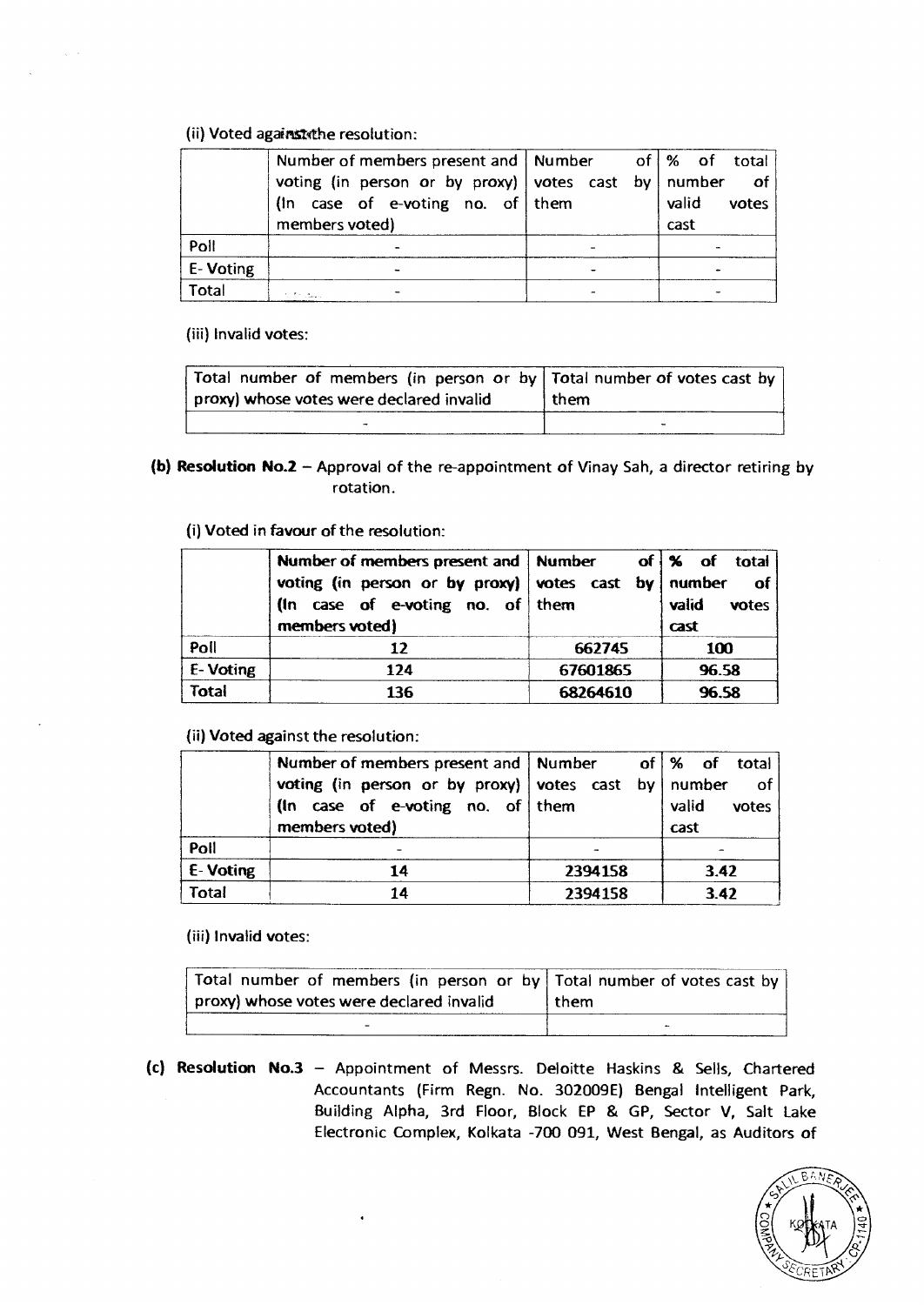the Company, to hold office from the conclusion of the Ninety-eighth the **Annual General Meeting, for a term of five years, on such** remuneration plus taxes and actual out of pocket expenses as may be fixed by the Board of Directors of the Company, from time to time.

(i) Voted in favour of the resolution:

 $\sim$ 

|          | Number of members present and   Number              |          | of   % of total |
|----------|-----------------------------------------------------|----------|-----------------|
|          | voting (in person or by proxy) votes cast by number |          | of              |
|          | (In case of e-voting no. of them                    |          | valid<br>votes  |
|          | members voted)                                      |          | cast            |
| Poll     | 12                                                  | 662745   | 100             |
| E-Voting | 135                                                 | 69995783 | 99.99           |
| Total    | 147                                                 | 70658528 | 99.99           |

(ii) Voted against the resolution:

|              | Number of members present and   Number of   % of total |     |       |       |
|--------------|--------------------------------------------------------|-----|-------|-------|
|              | voting (in person or by proxy) votes cast by number    |     |       | of    |
|              | (In case of e-voting no. of them                       |     | valid | votes |
|              | members voted)                                         |     | cast  |       |
| Poll         |                                                        |     |       |       |
| E-Voting     |                                                        | 140 | 0.01  |       |
| <b>Total</b> |                                                        | 140 | 0.01  |       |

(iii) Invalid votes:

| Total number of members (in person or by Total number of votes cast by |      |
|------------------------------------------------------------------------|------|
| proxy) whose votes were declared invalid                               | them |
|                                                                        |      |

**(d) Resolution No.4 —** Ratification and confirmation of the Remuneration payable to the Cost Auditors (excluding applicable Service Taxes and payment/reimbursement of travelling and other out of pocket expenses) for conducting the audit of the **Company cost accounting records for** the Financial Year 2016 -17.

(i) Voted in favour of the resolution:

|          | Number of members present and   Number                |          | of $\%$ of<br>total |
|----------|-------------------------------------------------------|----------|---------------------|
|          | voting (in person or by proxy) votes cast by   number |          | of                  |
|          | (In case of e-voting no. of them                      |          | valid<br>votes      |
|          | members voted)                                        |          | cast                |
| Poll     | 12 <sub>1</sub>                                       | 662745   | 100                 |
| E-Voting | 132                                                   | 69995525 | 99.99               |
| Total    | 144                                                   | 70658270 | 99.99               |

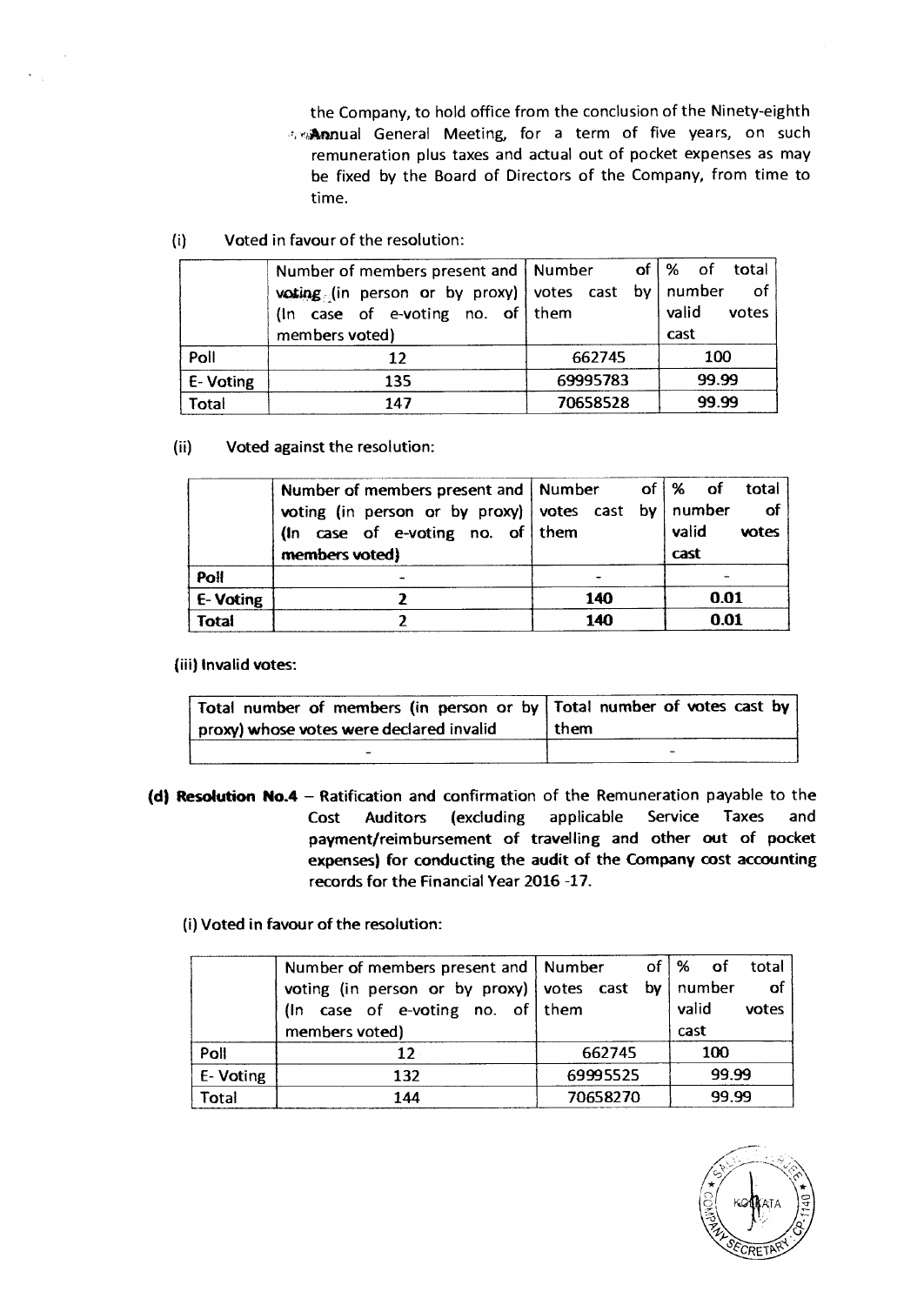## (ii) Voted against the resolution: **Allen**

|          | Number of members present and   Number                                                                                                          |     |  | of $\%$ of | total  |
|----------|-------------------------------------------------------------------------------------------------------------------------------------------------|-----|--|------------|--------|
|          | voting (in person or by proxy) votes cast by number                                                                                             |     |  |            | $-$ of |
|          | (In case of e-voting no. of them                                                                                                                |     |  | valid      | votes  |
|          | members voted)                                                                                                                                  |     |  | cast       |        |
| Poll     |                                                                                                                                                 |     |  |            |        |
| E-Voting |                                                                                                                                                 | 198 |  | 0.01       |        |
| Total    | $\langle \mathcal{F}(\mathbf{r}) \rangle \leq \mathbf{r}(\mathbf{r}) \leq \langle \mathcal{F}(\mathbf{r}) \rangle \mathcal{G}(\mathbf{r}) \, .$ | 198 |  | 0.01       |        |

(iii) Invalid votes:

| Total number of members (in person or by Total number of votes cast by |        |   |  |  |
|------------------------------------------------------------------------|--------|---|--|--|
| $\pm$ proxy) whose votes were declared invalid                         | l them |   |  |  |
|                                                                        |        | - |  |  |

**(e) Resolution NoS —** Approval of the payment of remuneration to Manjushree Khaitan (DIN 00055898), a Whole-time Director, for the period commencing from 1st April, 2017 to 4th February, 2018, upon terms and remuneration as specified in the said resolution.

# **(i) Voted in favour of the resolution:**

|              | Number of members present and   Number<br>voting (in person or by proxy) votes cast by number<br>(In case of e-voting no. of them |          | of   %<br>total<br><b>of</b><br><b>of</b><br>valid<br>votes |
|--------------|-----------------------------------------------------------------------------------------------------------------------------------|----------|-------------------------------------------------------------|
|              | members voted)                                                                                                                    |          | cast                                                        |
| Poll         | 12                                                                                                                                | 662745   | 100                                                         |
| E-Voting     | 125                                                                                                                               | 64291370 | 99.99                                                       |
| <b>Total</b> | 137                                                                                                                               | 64954115 | 99.99                                                       |

**(ii) Voted against the resolution:** 

|              | Number of members present and   Number<br>voting (in person or by proxy) votes cast by   number<br>(In case of e-voting no. of them<br>members voted) |     | of \% of total<br>of<br>valid<br>votes<br>cast |
|--------------|-------------------------------------------------------------------------------------------------------------------------------------------------------|-----|------------------------------------------------|
| Poll         |                                                                                                                                                       |     |                                                |
| E-Voting     |                                                                                                                                                       | 377 | 0.01                                           |
| <b>Total</b> |                                                                                                                                                       | 377 | 0.01                                           |

**(iii) Invalid votes:** 

| Total number of members (in person or by   Total number of votes cast by |        |
|--------------------------------------------------------------------------|--------|
| proxy) whose votes were declared invalid                                 | . them |
| -                                                                        |        |

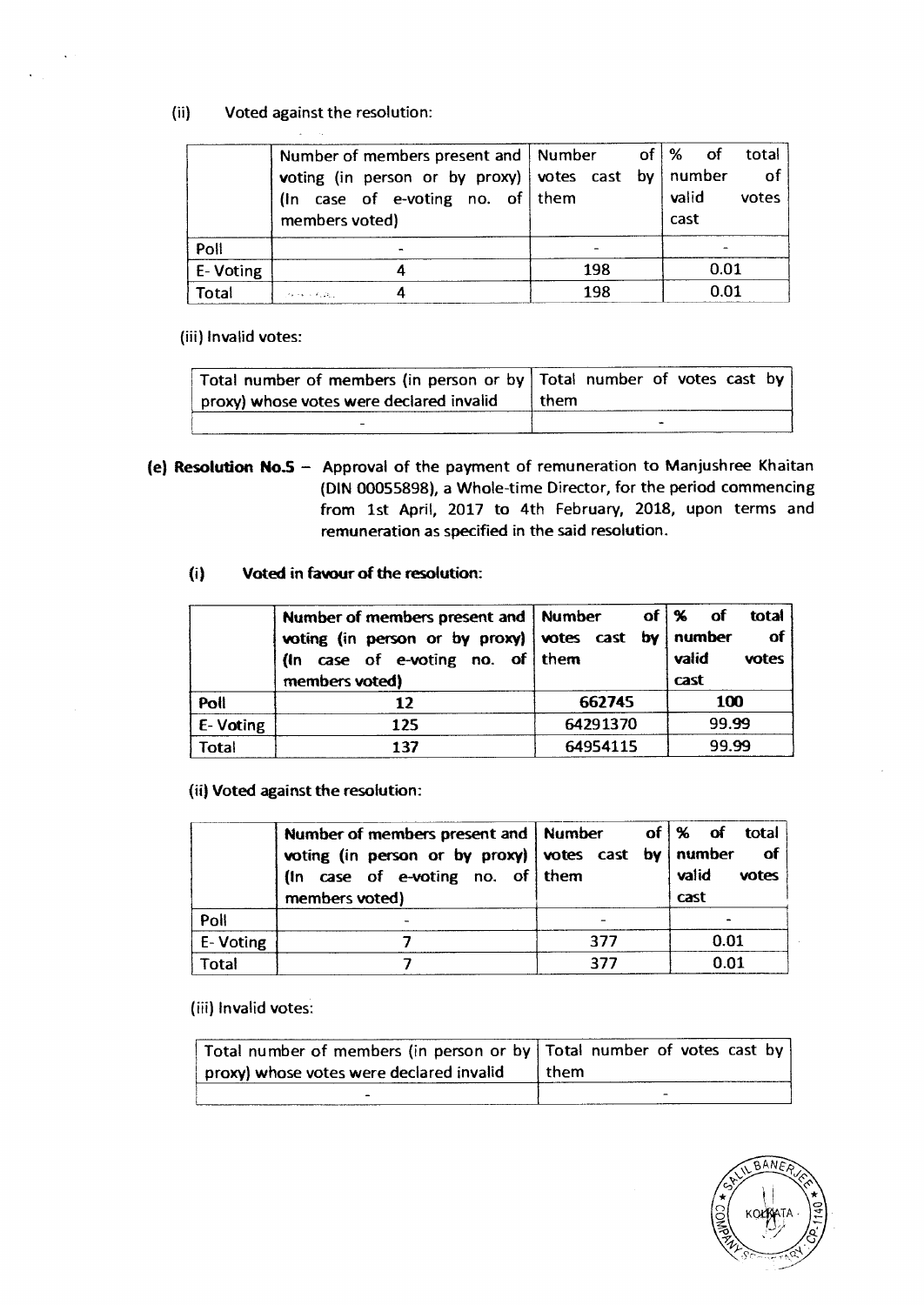- **(f) Resolution No.6** Re-appointment of Manjushree Khaitan (DIN 00055898), as a Whole- **Example Director of the Company, designated as Executive Vice** Chairperson or such other designation as may be decided by the Board, for a period of two years effective 5th February, 2018 and payment of remuneration to her for this period, upon terms and remuneration as specified in the said resolution.
	- $(i)$ Voted in favour of the resolution:

|           | Number of members present and   Number              |          |  | of $\frac{1}{6}$ of | total  |
|-----------|-----------------------------------------------------|----------|--|---------------------|--------|
|           | voting (in person or by proxy) votes cast by number |          |  |                     | $-$ of |
|           | (In case of e-voting no. of them                    |          |  | valid               | votes  |
|           | members voted)                                      |          |  | cast                |        |
| Poll      |                                                     | 662745   |  |                     | 100    |
| E- Voting | 124                                                 | 62603819 |  |                     | 97.37  |
| Total     | 136                                                 | 63266564 |  |                     | 97.37  |

(ii) Voted against the resolution:

|              | Number of members present and   Number<br>voting (in person or by proxy) votes cast by   number<br>(In case of e-voting no. of them<br>members voted) |         | of $\frac{1}{6}$ of total<br>of<br>valid<br>votes<br>cast |
|--------------|-------------------------------------------------------------------------------------------------------------------------------------------------------|---------|-----------------------------------------------------------|
| Poll         |                                                                                                                                                       |         |                                                           |
| E-Voting     | 8                                                                                                                                                     | 1687925 | 2.63                                                      |
| <b>Total</b> |                                                                                                                                                       | 1687925 | 2.63                                                      |

**(iii) Invalid votes:** 

| Total number of members (in person or by   Total number of votes cast by  <br>proxy) whose votes were declared invalid | I them |
|------------------------------------------------------------------------------------------------------------------------|--------|
| -                                                                                                                      |        |

**(g) Resolution No.7 — Appointment of Tridib Kumar Das (DIN 01063824), as a Whole-time Director of the Company, for a period of three years effective 1st April, 2017 and payment of remuneration to him for this period, upon terms and remuneration as specified in the said resolution.** 

(i) **Voted in favour of the** resolution:

|          | Number of members present and $\vert$ Number of $\vert$ % of |          | total          |
|----------|--------------------------------------------------------------|----------|----------------|
|          | voting (in person or by proxy) votes cast by number          |          | $-$ of         |
|          | (In case of e-voting no. of them                             |          | valid<br>votes |
|          | members voted)                                               |          | cast           |
| Poll     | 12                                                           | 662745   | 100.00         |
| E-Voting | 123                                                          | 63323904 | 97.40          |
| Total    | 135                                                          | 63986649 | 97.40          |